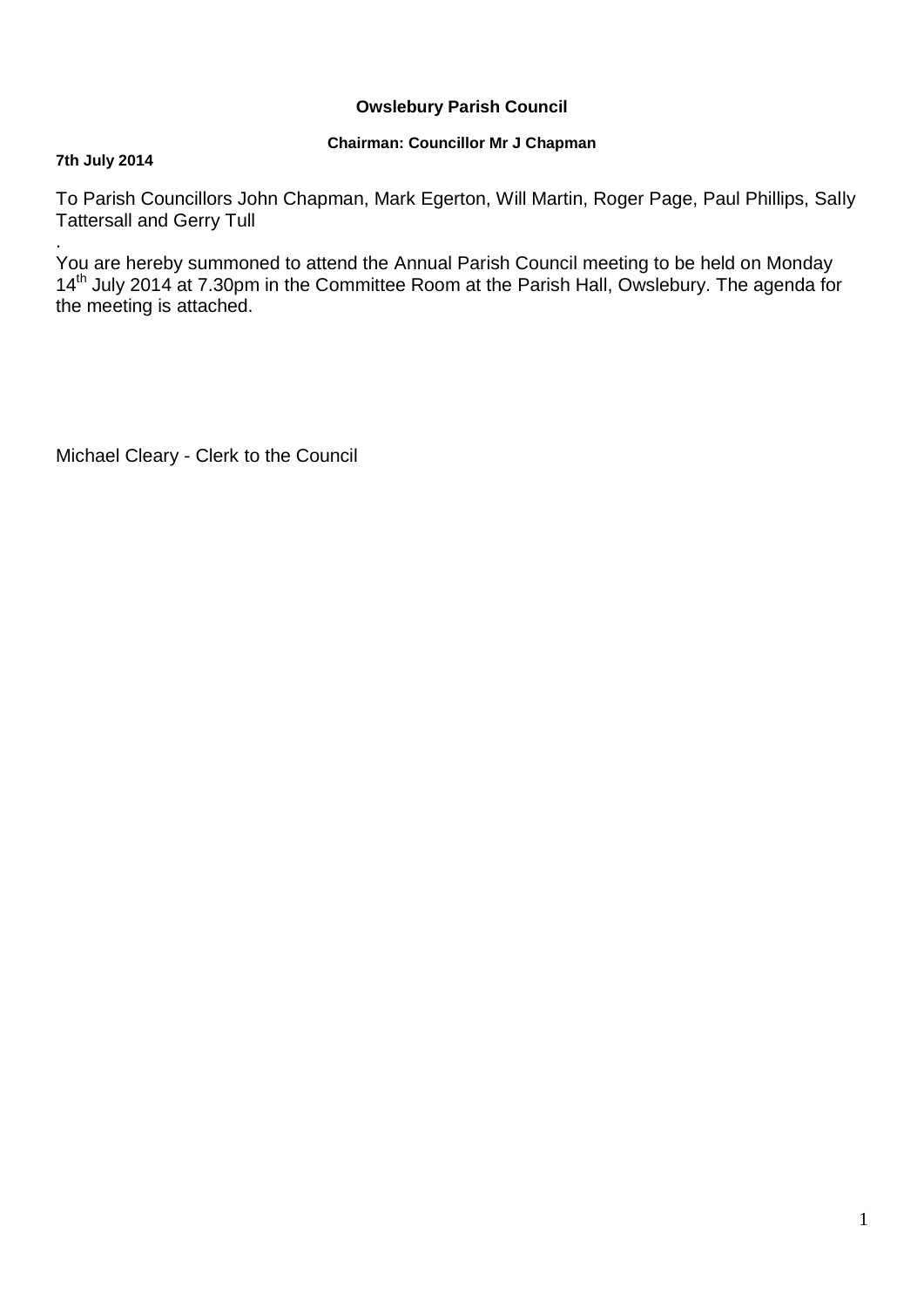#### **AGENDA Parish Council Meeting 14th July 2014**

- 1) Apologies for absence.
- 2) To receive Disclosure of interests on Agenda Items.
- $3)$  To approve the Minutes of the Parish Council meeting held on  $9<sup>th</sup>$  June 2014 (enclosed).
- 4) Police Report.
- 5) To Hear Public Questions and Comments:
	- a) Presentation British Horse Society/Marwell bridleways
	- b) Planning Applications Statement of Intent from Owner or Agent and Public Comments
	- c) Other Agenda Items Public Comments. .
- 6) County and District Councillors Report.
- 7) Community Transport.
	- a) To receive a report from Ellen Catterson (Transport Adviser).
	- b) To consider next steps
- 8) Planning.
	- a) To consider Planning Applications (Attachment A)
	- b) To consider Planning Decisions. (Attachment B).
	- c) To consider Planning Appeal (Old Wells Cottage retention of garage SDNP/14/01079/HOUS) (Attachment C).
	- d) To consider any new enforcement matters. (Clerk).
	- e) To note invitation to meet with Marwell Wildlife.
- 9) Highways.
	- a) To consider outcome of discussions between County & District Councillor Humby and Andy Smith and to determine next steps.
	- b) To consider further actions to be taken to reduce speed in the Parish.
- 10) Rights of Way
	- a) To consider actions to be taken to remove excess vegetation.
	- b) To consider any general matters.
- 11) Open spaces, Recreation and Play Grounds.
	- a) To consider any general matters.
- 12) Communications Advisory Committee.
	- a) To receive an update from the Communications Advisory Committee.
		- b) To consider next steps.
- 13) Commemoration Advisory Committee.
	- a) To receive an update (if any) from the Commemoration Advisory Committee.
- 14) Burial Ground Advisory Committee.
	- a) To receive an update from the Burial Ground Advisory Committee
- 15) Community Services.
	- a) To consider the purchase of a defibrillator for the community (Attachment D).
	- b) To receive a report on the Parish Hall.
	- c) To consider participation in *Lights Out* initiative (*Email from WCC pre circulated.)*
- 16) Finance, administration and statutory matters (Clerk).
	- a) To note payments made since last meeting, receipts and to approve proposed payments (Attachment E).
	- b) To note Receipts and Payments for Quarter 1 and comparison with phased budget (Attachment F).
	- c) To consider and if thought appropriate, adopt, the proposed Recruitment Policy (Attachment G).
	- d) To consider process for grant applications under Section 137(1).
	- e) To consider any general matters.
- 17) Parish Plan
	- a) To consider progress on action points set out in the Parish Plan (Attachment H).
- 20) To consider Clerk's Report (Attachment I).
- 21) To consider matters previously discussed and deferred to future meetings (Attachment J).
- 22) Information exchange and Agenda items for next meeting.
- 23) Date of next meeting (11<sup>th</sup> August at 7.30pm).

Michael Cleary Clerk and Responsible Financial Officer. 7<sup>th</sup> July 2014.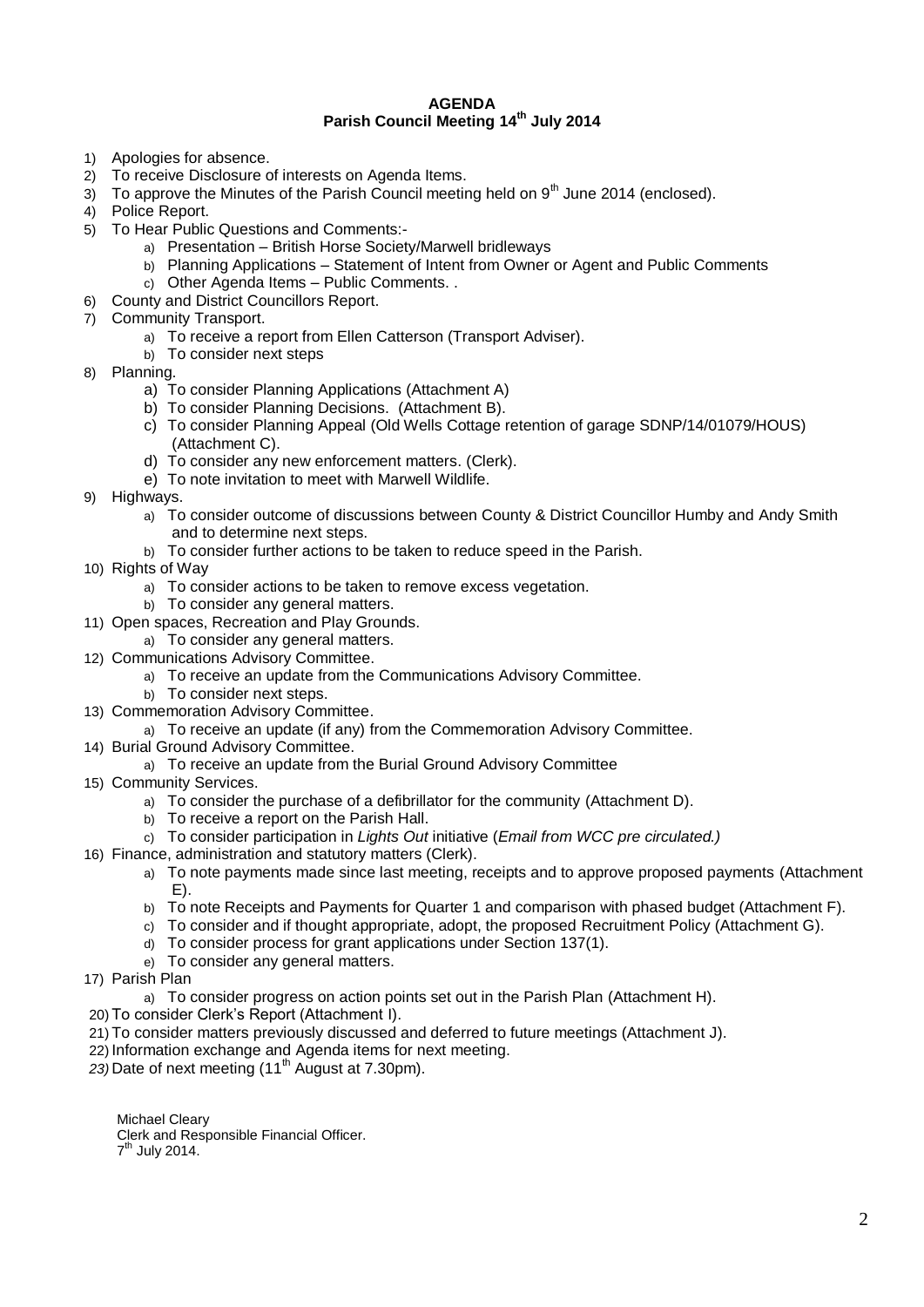### **ATTATCHMENT A: PLANNING APPLICATIONS.**

| SDNP 14/02567/FUL       | Long Ash, Pitcot Lane, Owslebury                                                       |
|-------------------------|----------------------------------------------------------------------------------------|
| Proposal:               | Demolition of bungalow and replacement 3 storey dwelling                               |
| Closing date (OPC):     | 15/07/14                                                                               |
|                         |                                                                                        |
| <b>WCC 14/01264/FUL</b> | Little Ranch, Portsmouth Road, Fishers Pond                                            |
| Proposal:               | Use of first floor of detached garage for equestrian storage, installation of external |
|                         | metal staircase with door at first level and 2 no. roof lights (Retrospective)         |
| Closing date (OPC):     | 15/07/14                                                                               |

**Note: Any additional Planning Applications received between the issue of the Agenda and Wednesday 9th July will be advised to Councillors under separate cover and placed on the main notice board, so giving the statutory 3 clear days notice.** 

### **ATTACHMENT B: PLANNING DECISIONS**

| W21624    | Little Ranch, Portsmouth Road, Fishers Pond, Eastleigh SO50 7HF                                                                                                                                                  |
|-----------|------------------------------------------------------------------------------------------------------------------------------------------------------------------------------------------------------------------|
| Proposal: | Minor amendment to Planning Permission 11/01246/FUL. Erection of 1 no. four<br>bedroom equestrian workers dwelling following outline consent; Amended door<br>and window openings; Changed to gabled porcia roof |
| Decision: | Accept non-material Minor amendment                                                                                                                                                                              |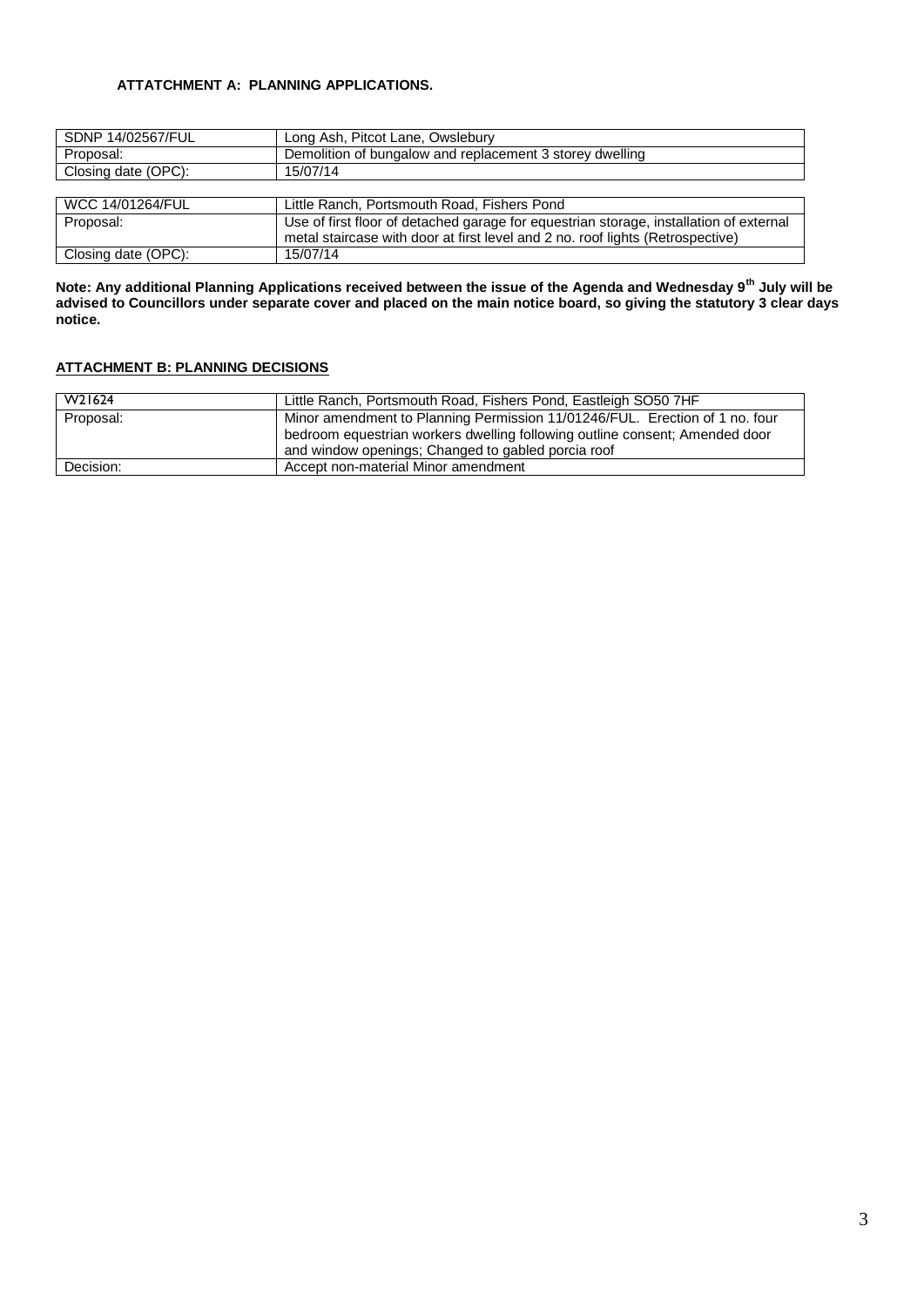#### **ATTACHMENT C: PLANNING APPEAL RE OLD WELLS COTTAGE**

TOWN AND COUNTRY PLANNING ACT 1990 (AS AMENDED) - PLANNING APPEAL AGAINST REFUSAL OF A HOUSEHOLDER APPLICATION

Address of site to which the appeal relates: Old Wells Cottage Main Road Owslebury Winchester Hampshire SO21 1LU Proposed development: Retention of attached double garage and creation of new vehicular access Appellant's name: Mr D Wilkie Planning reference number: SDNP/14/01079/HOUS Appeal starting date: 27th June 2014

Inspectorate Appeal Reference: APP/Y9507/D/14/2220703

I refer to the above, I write to inform you an appeal has been made to the Secretary of State against the decision of the South Downs National Park Authority to refuse to grant planning permission.

This appeal will be determined on the basis of written representations. The procedure to be followed is set out in Part 1 of the Town and Country Planning (Appeals) (Written Representations Procedure) (England) Regulations 2009.

As this appeal is proceeding under the Householder Appeals Service, there is no opportunity for you to submit further comments. We will however forward copies of all representations made to us in relation to the application, before it was determined, on to the Planning Inspectorate and the appellant. The Inspector appointed by the Secretary of State will consider these representations when determining the appeal. You have a right to withdraw any representations you made so that they are not taken into consideration by the Inspector. If you wish to do so you should make this request to the Planning Inspectorate within 4 weeks of the appeal's starting date by contacting the Customer Services Team either by emailing enquiries@pins.gsi.gov.uk or by writing to, The Planning Inspectorate, Registry/Scanning, Room 3/05 Kite Wing, Temple Quay House, 2 The Square, Temple Quay, Bristol, BS1 6PN, quoting reference number APP/Y9507/D/14/2220703.

The Planning Inspectorate will publish appeal documentation, including copies of representations received, on the Planning Portal website. All information provided in your representation, including your name and address, will be published. If you object to publication in this way, please contact the Planning Inspectorate directly.

The Planning Inspectorate aims to deal with appeals which follow the procedure described above within 8 weeks of the appeal starting date. The Planning Inspectorate will publish copies of appeal decisions on the Planning Portal website at www.planningportal.gov.uk/pcs .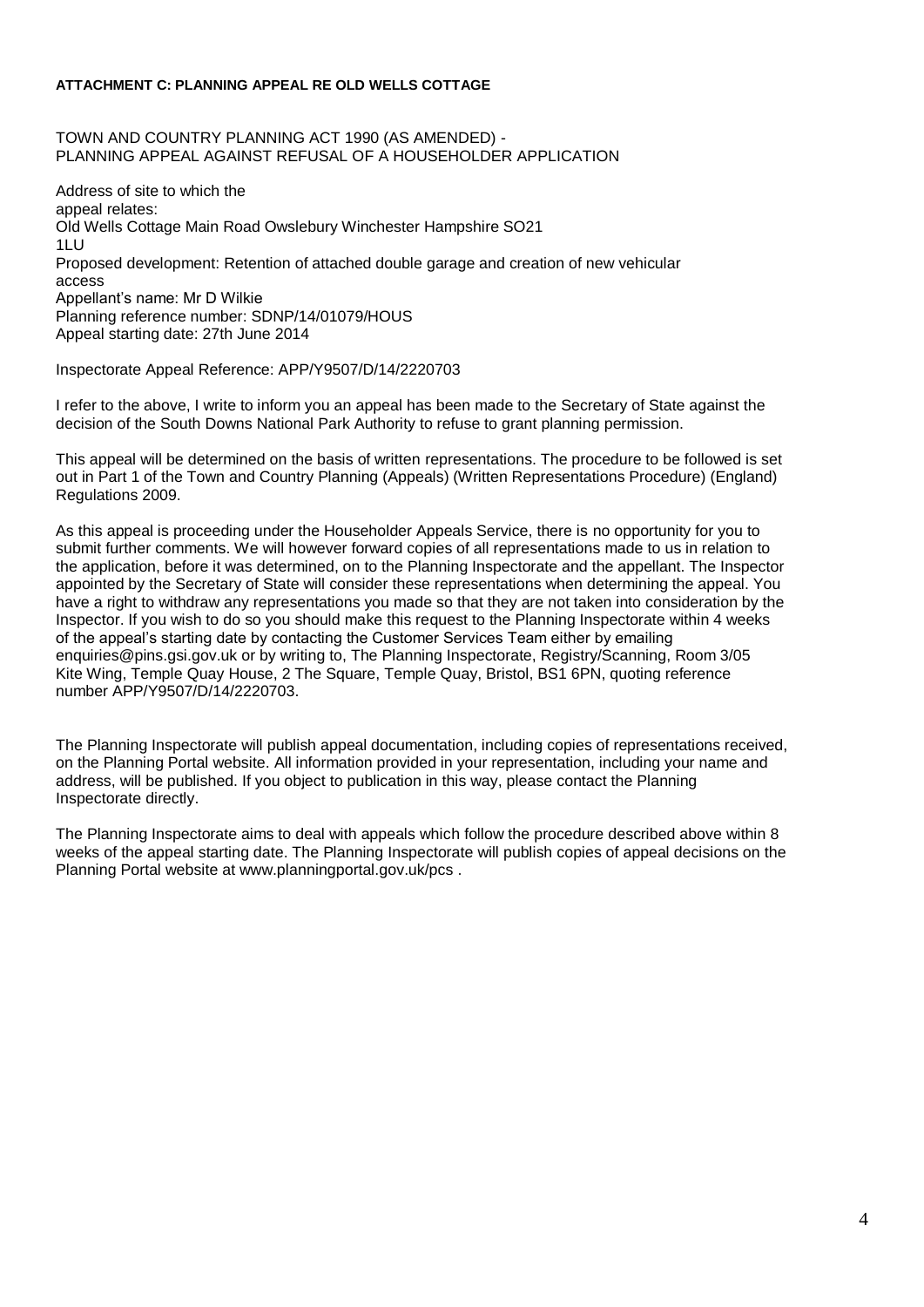#### **ATTACHMENT D: PROPOSED PURCHASE OF DEFRIBILLATOR**

The British Heart Foundation (BHF) supports 2 Defibrillators (iPad and Zoll); the Ambulance Service prefers a third make (Physio).

|                      | iPad SP1 | Zoll       | Physio Control |
|----------------------|----------|------------|----------------|
|                      | Wel      | <b>AED</b> | Lifepak CR     |
|                      | Medical  |            | Plus           |
|                      | £        | £          | £              |
| Cost (excluding VAT) | 850      | 975        | 800            |
| Maximum BHF grant    | -400     | $-400$     |                |
| Net cost             | 450      | 575        | 800            |
| Wall bracket (ex     | 79       | Ω          | 35             |
| VAT)                 |          |            |                |
| Cabinet (ex VAT)     | 450      | 450        | 450            |
| Training (ex VAT)    | 100      | 100        | 100            |
| <b>Total cost</b>    | 1079     | 1125       | 1385           |

*Notes: (a) The BHF grant is not 'automatic' and may not be available to OPC. (b) the OPC power to purchase is set out in the Public Health Act 1936 S23*

| iPad SP1                                | Zoll AED            |
|-----------------------------------------|---------------------|
| Pads can be used on children and adults | Same                |
| Pads compatible with NHS pads           | Not stated          |
| Illustrations and voice prompts         | Mainly illustration |
| 5 year battery life/200 shocks          | 5 years             |
| 10 year warranty                        | 7 year guarantee    |
| CPR help -metronome+audio               | Same                |
|                                         |                     |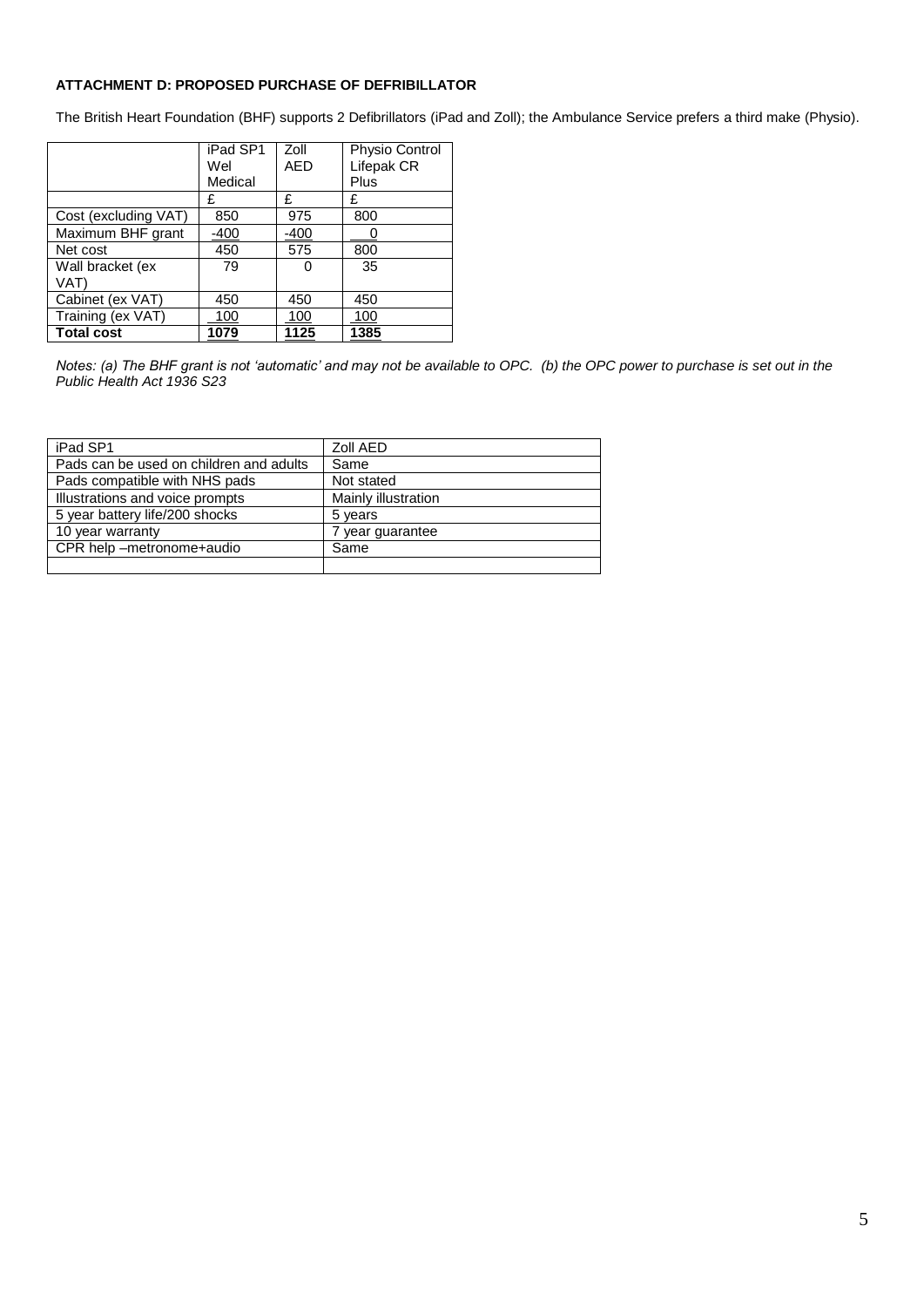### **ATTACHMENT E: RECEIPTS AND PAYMENTS**

| <b>Voucher</b>  | Amount | Payee                              | <b>Purpose</b>                                              |
|-----------------|--------|------------------------------------|-------------------------------------------------------------|
|                 | (£)    |                                    |                                                             |
| <b>PAYMENTS</b> |        |                                    |                                                             |
| 25              | 36.00  | <b>HALC</b>                        | Course fee Planning Framework                               |
| 26              | 320.00 | <b>Hedge Sparrow</b>               | June grass cutting                                          |
| 27              | 254.52 | M Cleary                           | Clerk's net pay for June                                    |
| 28              | 23.31  | M Cleary                           | Exps June (Travel £0.86, post £5.50, Stationery<br>£16.95)  |
| 29              | 169.60 | Post Office                        | June PAYE                                                   |
| 30              | 32.50  | <b>TLC</b>                         | Web Masters monthly fee                                     |
| 31              | 32.45  | Paul Phillips                      | Ink for WW1 exhibition                                      |
| 32              | 35.00  | <b>Information Commissioner</b>    | Data Protection Licence 2014                                |
| 33              | 141.00 | <b>OPHMC</b>                       | WW1 room hire £120/ OPC £21                                 |
| <b>RECEIPTS</b> |        |                                    |                                                             |
| 4               | 44.14  | S Biggs                            | Collection for Parish mini bus (Minute 133/14(d)<br>refers) |
| 5               | 100.00 | Scottish & Southern<br>Electricity | Substation rent 2014                                        |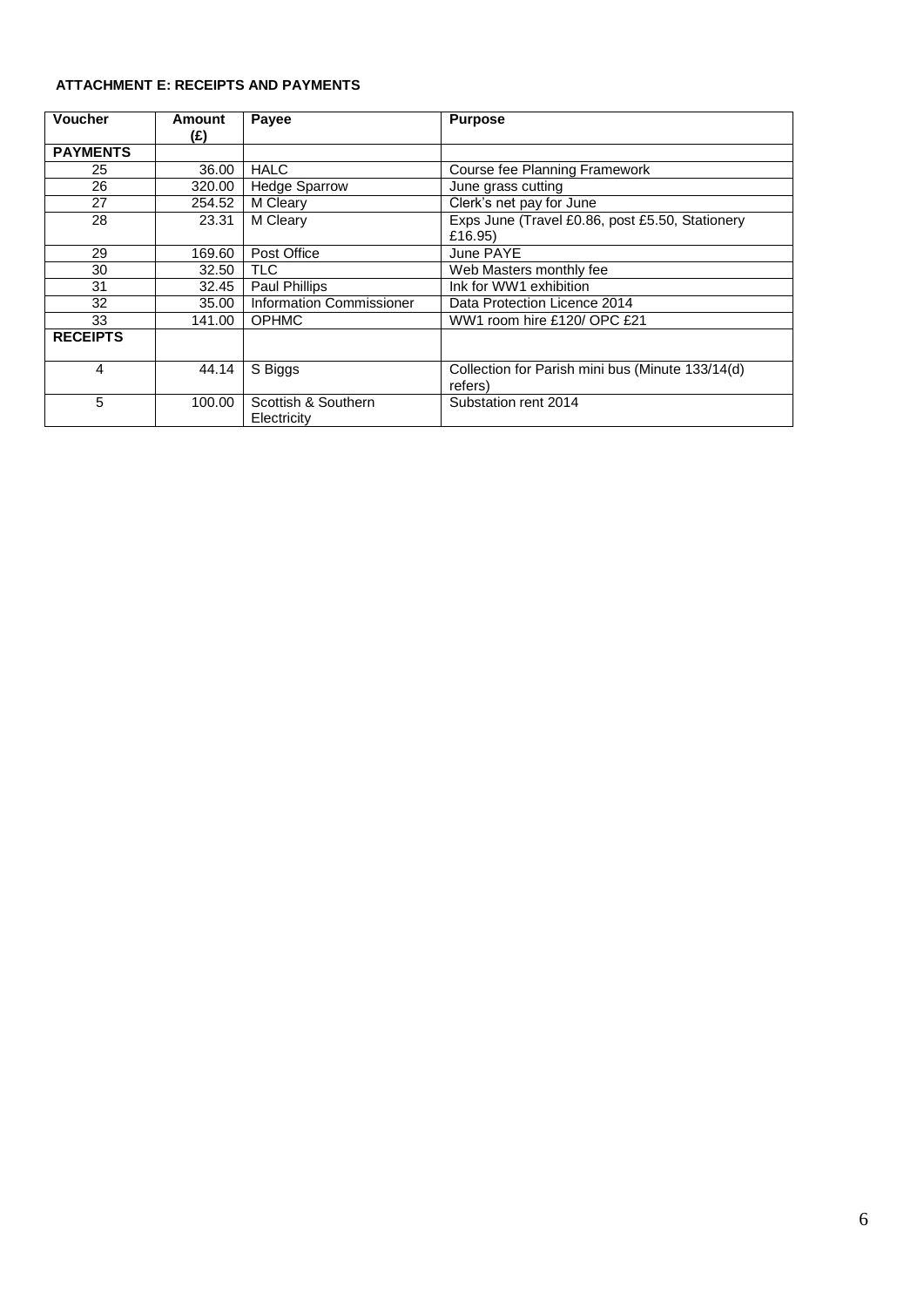#### **ATTACHMENT F Receipts and Payments Account - Year Ending March 31st 2015**

|                                                              |                            |           |       | <u>Q1</u>     | <b>Phased budget</b> |           |
|--------------------------------------------------------------|----------------------------|-----------|-------|---------------|----------------------|-----------|
|                                                              |                            |           |       | <b>ACTUAL</b> | Q1                   | Variance  |
|                                                              |                            |           |       | £             | £                    | £         |
| Opening Balance 1st April 2014                               |                            |           |       | 36388         | 36,388               | $\bf{0}$  |
| <b>Receipts</b>                                              |                            |           |       |               |                      |           |
| Precept                                                      |                            |           | 11463 |               | 11463                | $-1$      |
|                                                              |                            |           |       |               |                      |           |
| <b>Other Receipts</b>                                        |                            |           | 44    |               |                      |           |
| <b>Grants &amp; Donations</b><br>Grass cutting contributions |                            |           | 0     |               | 0<br>$\mathbf 0$     | 44<br>0   |
| Playing Field - Sports Clubs                                 |                            |           | 200   |               | 100                  | 100       |
| <b>Substation Rent</b>                                       |                            |           | 100   |               | 100                  | 0         |
| Interest                                                     |                            |           | 2     |               | 2                    | 0         |
| <b>VAT Refund</b>                                            |                            |           | 0     |               | 125                  | $-125$    |
| Overpayment Refund                                           |                            |           | 0     |               | 0                    | 0         |
| Total                                                        |                            |           | 346   |               |                      |           |
|                                                              |                            |           |       |               |                      |           |
| <b>Total Receipts</b>                                        |                            |           |       | 11808         | 11790                | 18        |
| <b>Payments</b><br>Staff Costs:                              |                            |           |       |               |                      |           |
|                                                              | Clerks net salary          | 876       |       |               | 970                  | 94        |
|                                                              | <b>PAYE</b>                | 582       |       |               | 647                  | 65        |
|                                                              | National Insurance - Clerk | 0         |       |               |                      | 0         |
|                                                              | National Insurance - OPC   | 0         |       |               |                      | 0         |
|                                                              | Pension - OPC              | 25        |       |               | 75                   | 50        |
|                                                              | Locum                      | 0         |       |               |                      | 0         |
|                                                              | Total                      | 1483      | 1483  |               | 1692                 | 209       |
|                                                              |                            |           |       |               |                      |           |
| Other Payments:                                              |                            |           |       |               |                      |           |
| Administrative Expenses:                                     |                            |           |       |               |                      |           |
|                                                              | Postage<br>Photocopying    | 13<br>2   |       |               | 15<br>6              | 2<br>4    |
|                                                              | Stationary                 | 28        |       |               | 40                   | 12        |
|                                                              | Telephone/Internet         | 31        |       |               | 31                   | 0         |
|                                                              | Travel                     | 25        |       |               | 37                   | 12        |
|                                                              | Home Working               | 31        |       |               | 31                   | $\pmb{0}$ |
|                                                              | Total                      | 130       | 130   |               | 160                  | 30        |
|                                                              |                            |           |       |               |                      |           |
| Chair's Expenses                                             |                            | 20        |       |               | 20                   | 0         |
| <b>Councillors Expenses</b>                                  |                            | 0         |       |               | 13                   | 13        |
| Meeting Room                                                 |                            | 137       |       |               | 100                  | $-37$     |
| Subscriptions                                                |                            | 357       |       |               | 357                  | 0         |
| Insurance                                                    |                            | 987       |       |               | 1400                 | 413       |
| Green Keeping                                                |                            | 620       |       |               | 970                  | 350       |
| Dog Waste Bins                                               |                            | 0         |       |               | 185                  | 185       |
| Website<br>Training                                          |                            | 130<br>30 |       |               | 125<br>72            | -5        |
| <b>Audit Charges</b>                                         |                            | 180       |       |               | 200                  | 42<br>20  |
| Office Equipment                                             |                            | 0         |       |               | 0                    | 0         |
| General Maintenance                                          |                            | 0         |       |               | 125                  | 125       |
| Play area costs                                              |                            | 32        |       |               | 150                  | 119       |
| Street lighting                                              |                            | 206       |       |               | 200                  | -6        |
| Section 137                                                  |                            | 0         |       |               | 0                    | 0         |
| Community Assets - General                                   |                            | 0         |       |               | $\pmb{0}$            | 0         |
| WW1 commemoration                                            |                            | 590       |       |               | 0                    | $-590$    |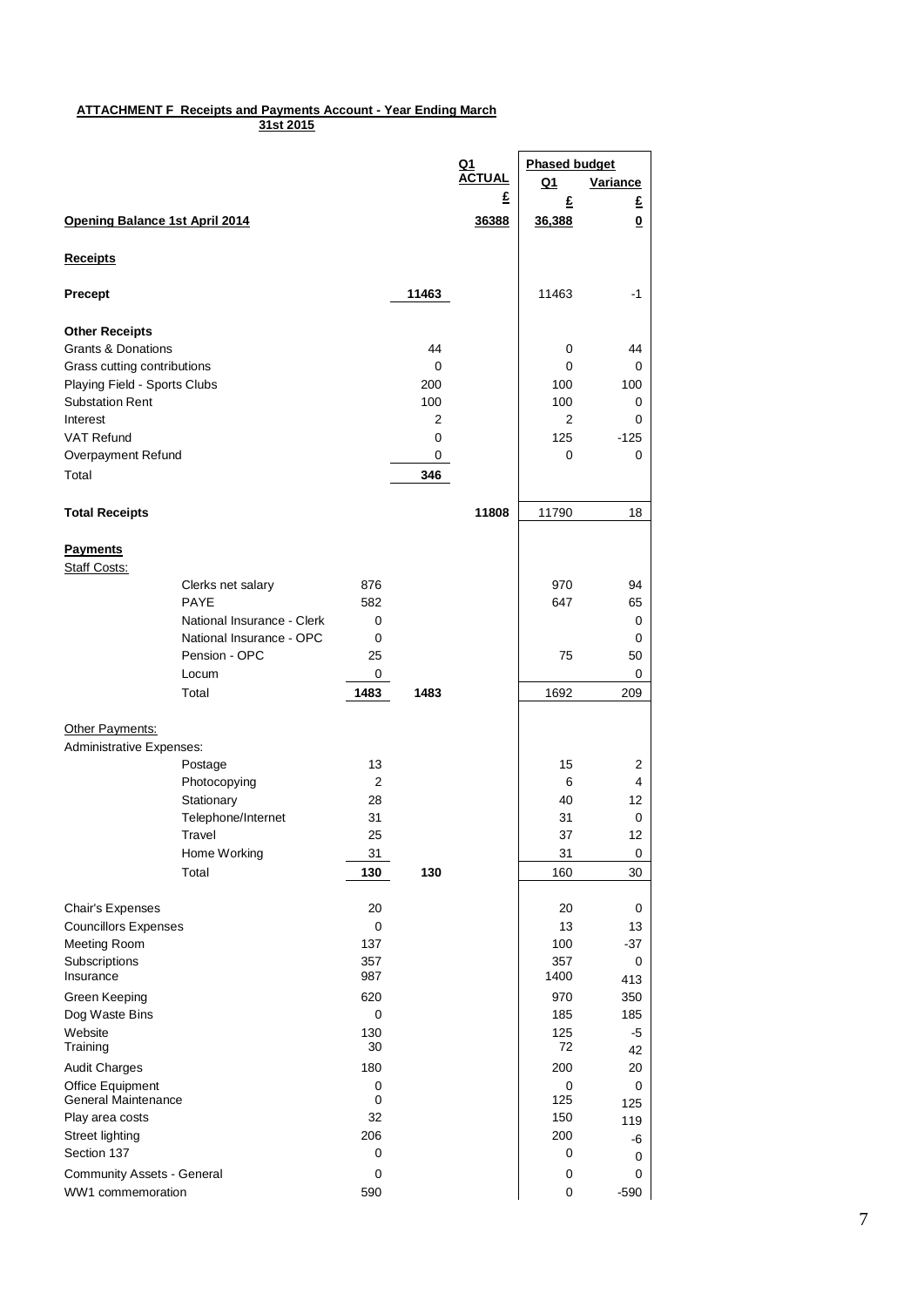| Christmas Lights               | $\Omega$ |      |       | 0      | $\Omega$ |
|--------------------------------|----------|------|-------|--------|----------|
| Parish Plan                    | 0        |      |       | 0      | 0        |
| <b>VAT Paid</b>                | 123      |      |       | 125    | 2        |
| <b>Publications</b>            | 0        |      |       | 0      | 0        |
| Election costs                 | 0        |      |       | 0      | 0        |
| <b>Bank tree</b>               | 300      |      |       | 300    | 0        |
| Land registry                  | 0        |      |       | 0      | 0        |
| Pay phone                      | 0        |      |       | 0      | 0        |
| Total                          | 3712     | 3712 |       | 4342   | 630      |
|                                |          |      |       |        |          |
| <b>Total Payments</b>          |          |      | 5326  | 6194   | 868      |
|                                |          |      |       |        |          |
| Net surplus/(deficit) for year |          |      | 6483  | 5596   | 887      |
|                                |          |      |       |        |          |
| <b>Closing Balance Q1</b>      |          |      | 42871 | 41,984 | 887      |
|                                |          |      |       |        |          |

| Summary of ring-fenced and general balances   |       |
|-----------------------------------------------|-------|
|                                               | £     |
| Ring-fenced Christmas lights (Public funding) | 507   |
| Election costs reserve                        | 1000  |
| Play equipment reserve                        | 1500  |
| Legal/png reserve                             | 500   |
| WW1 reserve                                   | 1755  |
| <b>Alternative Community Projects</b>         | 18250 |
| Community bus (Private funding)               | 44    |
| General reserve                               | 19315 |
|                                               | 42871 |
|                                               |       |
|                                               |       |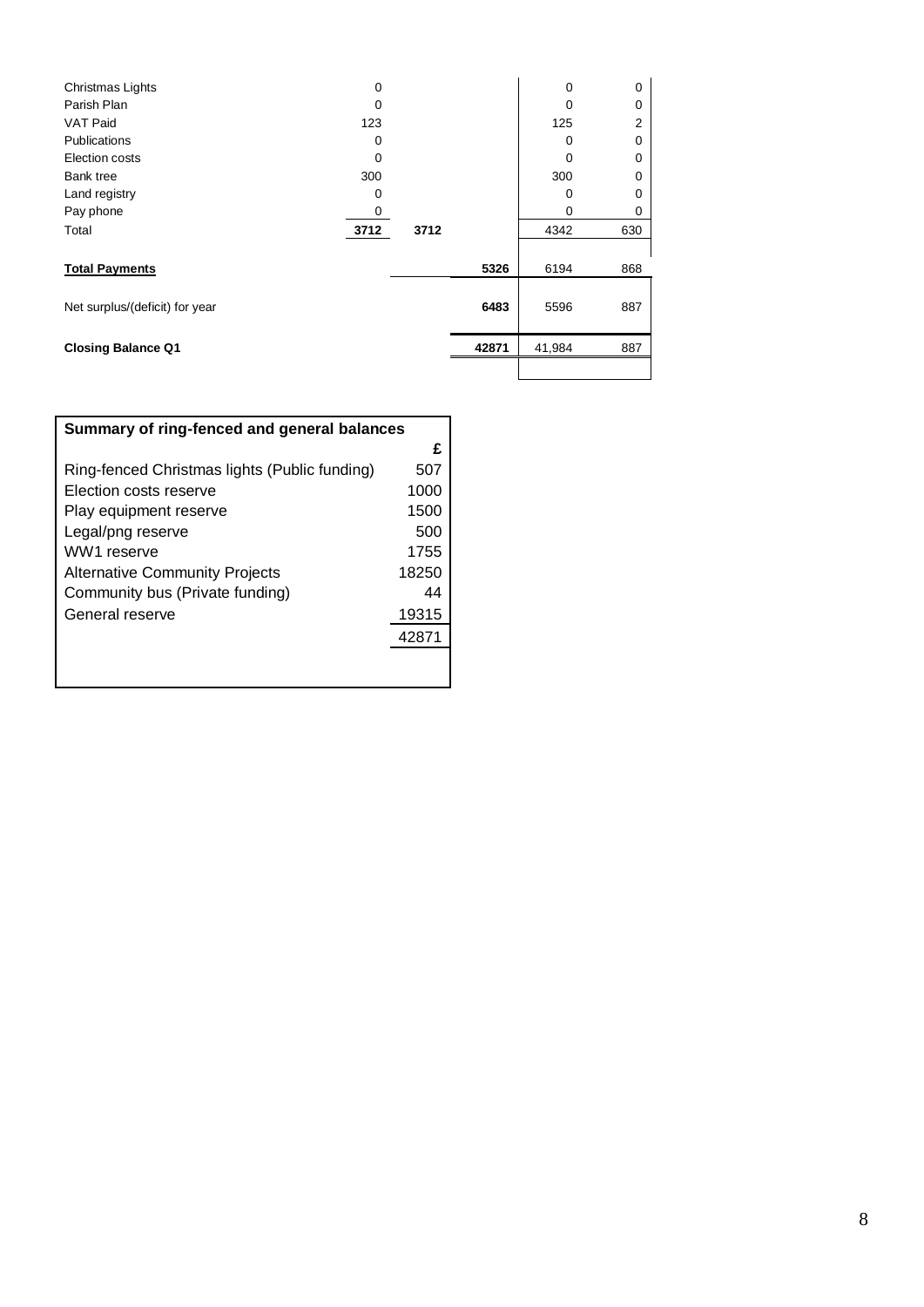#### **ATTACHEMENT G: RECRUITMENT POLICY**

#### **Owslebury Parish Council Recruitment Policy.**

The Council is only likely to have one employee, the Parish Clerk and Responsible Financial Officer (RFO), for the foreseeable future. Accordingly this policy relates solely to the recruitment of a Parish Clerk/RFO.

The Parish Council is an equal opportunity employer and applies a professional approach to recruitment.

An Advisory Committee of at least 3 Councillors will be appointed by the full Council. Councillors will be ineligible to sit on the Advisory Committee if applicants include relatives, near relatives, friends or associates of the Councillor. The Advisory Committee may appoint other persons to assist in the recruitment process.

The Advisory Committee will prepare a Job and Person Specification, advertisement, and Application form for approval by the full Council. The Advisory Committee will recommend an appropriate salary and benefits range for approval by the full Council, after taking due regard of guidance from the SLCC and NALC.

The vacancy will be advertised in the public domain using one or all of the following:

- · Parish Council Notice Board
- · Parish Council Website
- · the Parish Newsletter or equivalent

- any other publication or location considered appropriate by Councillors

All candidates will be provided with the Job and Person Specification and required to complete the Application form; this must include the provision of references and curriculum vitae. The Advisory Committee may reject candidates without interview, but the reasons for rejection must be reported to the full Council.

The Advisory Committee will interview the selected or short listed candidates, and prepare written notes of the interview. The Advisory Committee will make a recommendation to the full Council on the basis of a majority vote.

The Advisory Committee will provide a report to the full Council, such Report to include the number of candidates interviewed and the reasons for the rejection of unsuccessful candidates. The written interview notes will be made available to the full Council. The Advisory Committee will prepare a Contract of Employment (in accordance with English Law) after taking due regard of advice from SLCC and NALC.

The full Council will determine whether an offer should be made to the successful candidate but such offer shall be subject to the receipt of satisfactory references. The full Council will approve the proposed Contract of Employment.

Successful applicants will be provided with a Contract of Employment, such contract to provide for an initial trial period of 3 months, after which there will be an annual review.

Adopted by Council on xxxxxxx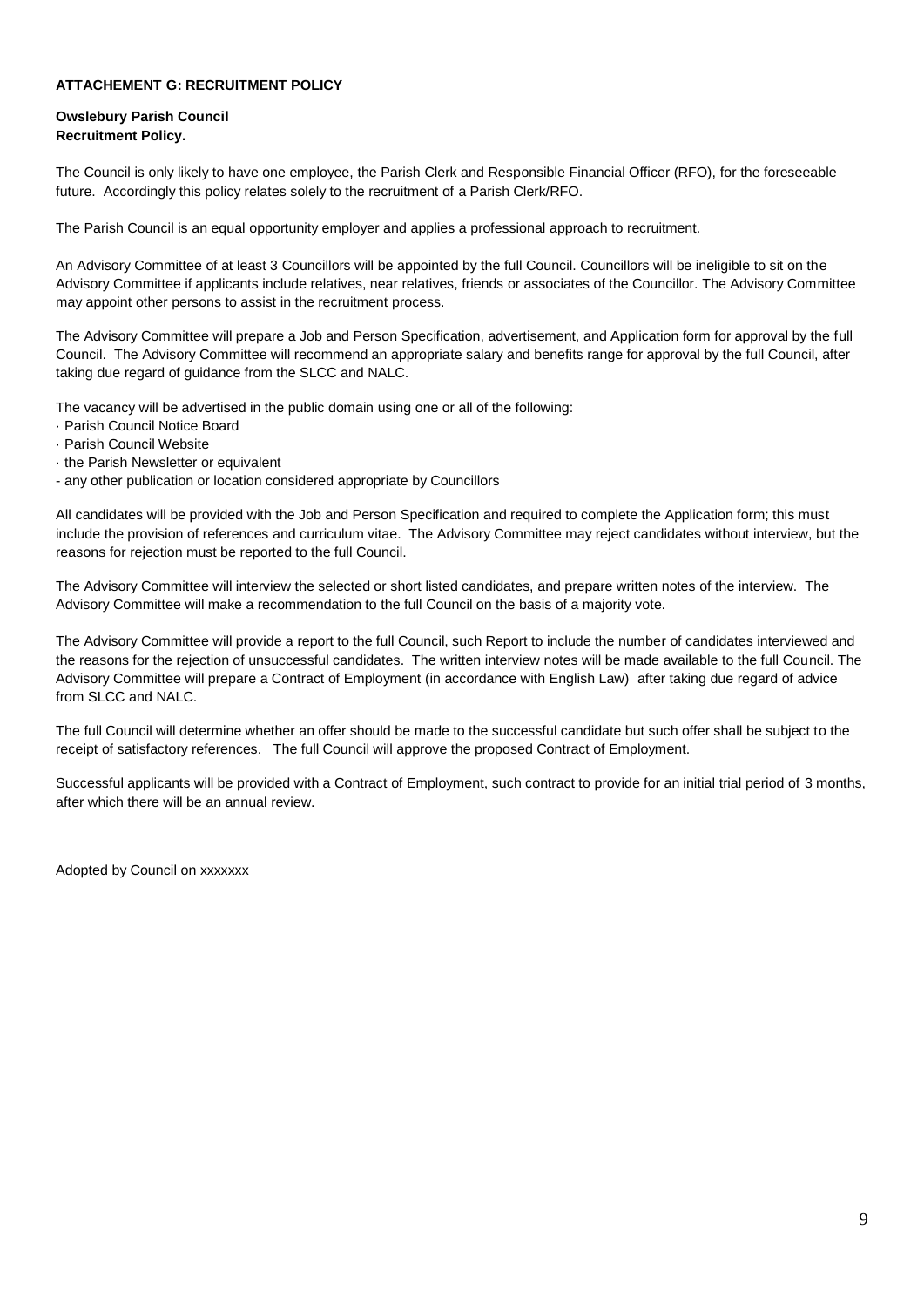### **ATTACHMENT H: PARISH PLAN IMPLEMENTATION REVIEW**

| <b>OBJECTIVE</b>                                           | <b>COMMENT ON PROGRESS</b>                                              |
|------------------------------------------------------------|-------------------------------------------------------------------------|
| <b>SPEED</b>                                               |                                                                         |
| 1 Reduction in speed limits to 20mph from The Ship to      | No progress; discussions stalled with no obvious interest by HCC        |
| Staggs Lane                                                |                                                                         |
| 2 Whaddon and Hurst Lanes 30mph                            | Ditto                                                                   |
|                                                            |                                                                         |
| 3 Morestead Road 30mph limit extended to Morestead         | <b>Ditto</b>                                                            |
| Stables                                                    |                                                                         |
| 4 Introduction of Speed Watch                              | Process starting but usefulness severely limited by lack of 30 or 40    |
|                                                            | mph speed limits and appropriate safe places to use equipment           |
| 5 New signage and line markings                            | No progress                                                             |
| 6 Ensure signage is clearly visible                        | Nearly so - Lengthsman has programme for cleaning. Some signs to        |
|                                                            | be replaced by HCC                                                      |
| 7 Country banks and verges protected                       | Ongoing review but no progress likely re damage caused by CC road       |
|                                                            | works or tanker traffic in Lower Baybridge                              |
| <b>CREEPING INDUSTRIALISATION</b>                          |                                                                         |
| 8 Oppose planning applications which would lead to         | On-going reviews of Applications                                        |
| additional noise or traffic or breach Strategic Objective  |                                                                         |
| 9 Infringement of planning regulations: where possible     | Nothing brought to OPC attention as yet                                 |
| resolve amicably; or                                       |                                                                         |
| 10 seek early enforcement action                           | Limited success when asked to intervene                                 |
| <b>INAPPROPRIATE USE OF CURRENT FACILITIES</b>             |                                                                         |
| 11 Oppose Planning Applications for change of use from     | None as yet                                                             |
| agri to industrial                                         |                                                                         |
| 12 Oppose Planning Applications for change of use from     | None as yet                                                             |
| residential to industrial                                  |                                                                         |
| <b>PROTECTION OF KEY FACILITIES</b>                        |                                                                         |
| 13 Ship Inn to be a Community Asset                        | Completed                                                               |
| 14 Look favourably on any proposal to provide a central    | None put forward                                                        |
| point for groceries                                        |                                                                         |
| <b>COMMUNITY TRANSPORT</b>                                 |                                                                         |
| 15 Lobby HCC to provide transport for over 16s in          | Unlikely to make any progress given new round of cuts                   |
| education                                                  |                                                                         |
| 16 Lobby HCC to investigate innovative community           | Little progress                                                         |
| transport arrangements                                     |                                                                         |
| 17/18 Review a voluntary scheme specifically for medical   | Early stages of review of alternative schemes                           |
| and dental appointments                                    |                                                                         |
| <b>NEW HOUSING SPACE</b>                                   |                                                                         |
| 19 Ensure developments 'fit-in' with Parish environment    | On-going reviewing of Planning Applications                             |
| 20 Ensure proposed redevelopment of exiting sites into     |                                                                         |
| large complexes clearly demonstrate advantage to Parish    |                                                                         |
| 21 Support proposals for affordable housing                | None to date                                                            |
| <b>SUPPORTING GROWTH</b>                                   |                                                                         |
| 22 Encourage business development which does not           | None to date                                                            |
| conflict with Strategic Objective                          |                                                                         |
| 23 Sympathetic to economically priced started units        | None to date                                                            |
| 24 Lobby for installation of Faster Broadband              | Ongoing; better understanding of issues and options; still early days   |
|                                                            | but no significant progress as yet                                      |
| <b>PARKS AND OPENS SPACES</b>                              |                                                                         |
| 25 Maintain current open spaces                            | Ongoing but no material issues                                          |
| 26 Lobby HCC/SDNP to improve maintenance of ROW            |                                                                         |
| 27 Improve signage re use of ROW by cyclists               | No progress                                                             |
| <b>CLUBS AND SOCIETIES</b>                                 |                                                                         |
| 28 Support established Clubs and Societies in the Parish   | No requests for assistance to date.                                     |
| 29 Encourage development of Youth Club and integration     | Football and Cricket Clubs have merged                                  |
| of Football and Cricket Clubs                              |                                                                         |
| 30 Review need for a new Pavilion                          | New Club to consider need and funding                                   |
| 31 Encourage Clubs to provide befriending and alleviation  | Sally Tattersall appointed Village Agent; Senior Citizens Club recently |
| of social isolation                                        | formed                                                                  |
| <b>BURIAL GROUND</b>                                       |                                                                         |
| 32 Work with PCC to consider options                       | In hand                                                                 |
| 33 Evaluate capital and on-going costs of preferred option | In hand                                                                 |
| <b>COMMUNICATIONS</b>                                      |                                                                         |
| 34 Review Parish website                                   | In hand                                                                 |
| 35 Work with Newsletter and encourage management to        |                                                                         |
| increase circulation through use of electronic media       |                                                                         |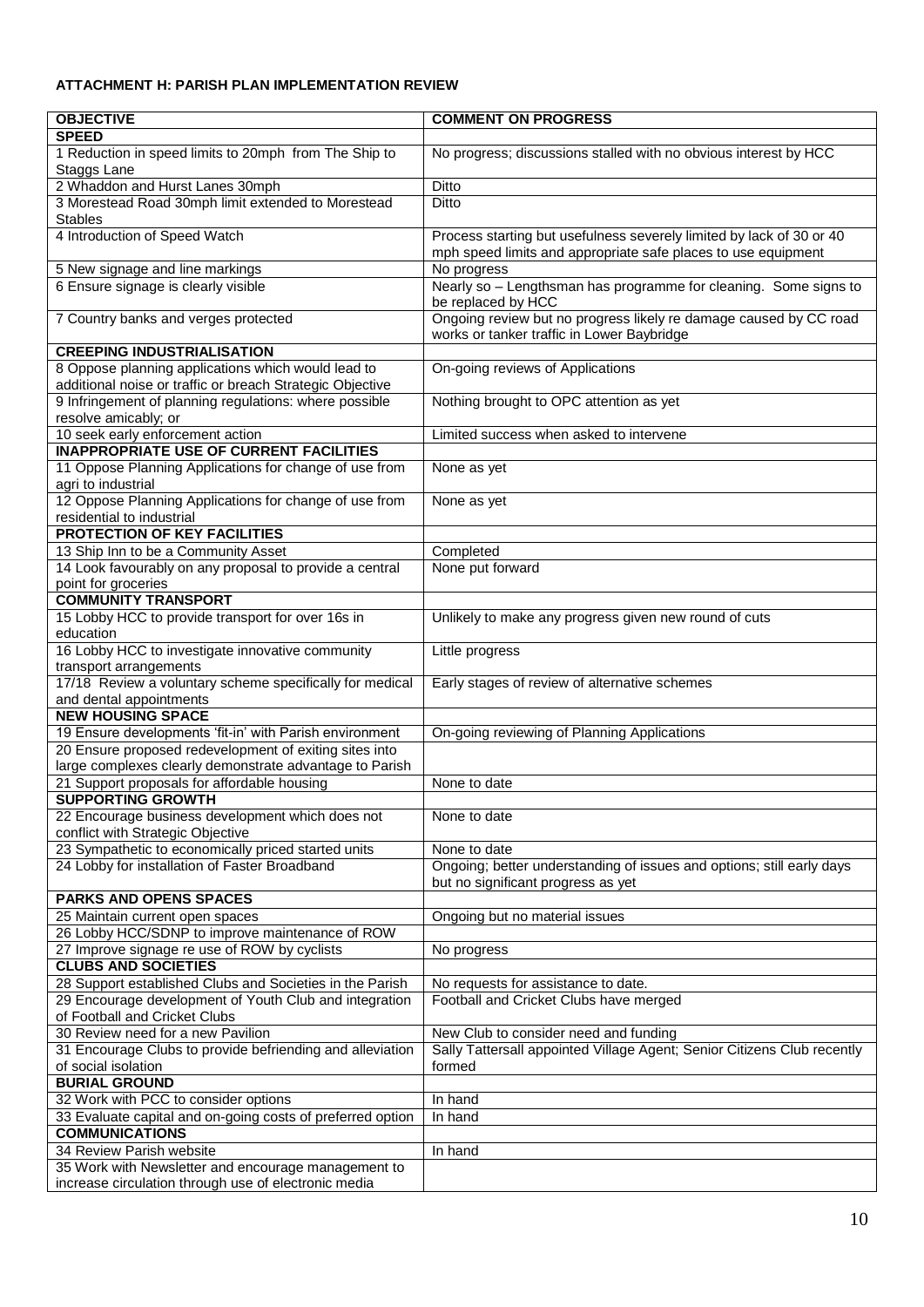| 36 Establish Owslebury Information system                                                                                  | Completed               |
|----------------------------------------------------------------------------------------------------------------------------|-------------------------|
| <b>FLOODING</b>                                                                                                            |                         |
| 37 Short term: work with HCC to clear and maintain<br>ditches notably Hurst, Whaddon, Hensting, Owslebury<br><b>Bottom</b> | No significant progress |
| 38 Long term: work with EA and HCC to consider flood<br>mitigation re Cheesefoot Down                                      | No significant progress |
|                                                                                                                            |                         |
|                                                                                                                            |                         |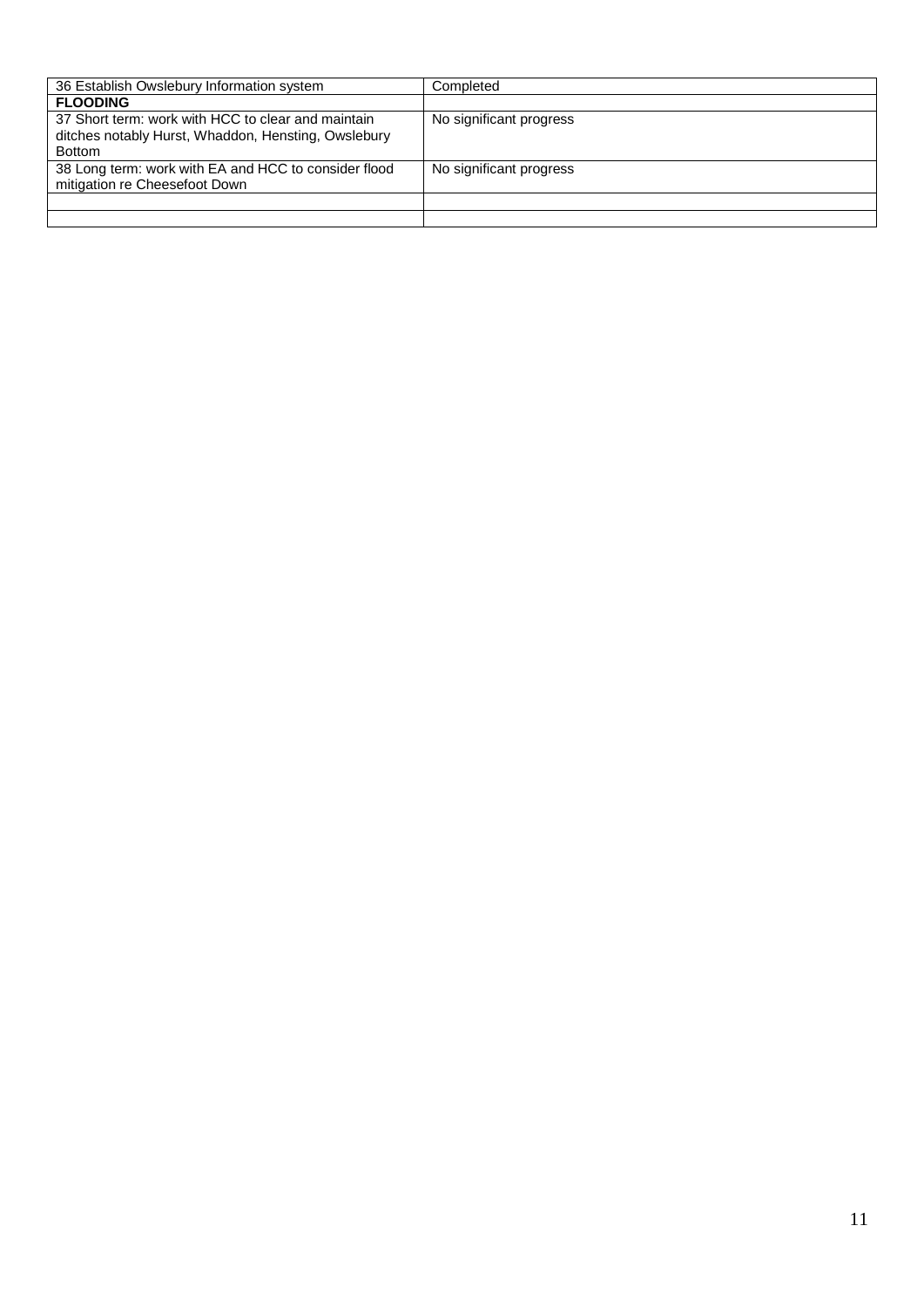#### **ATTACHMENT I: CLERK'S REPORT ON ACTIONS ARISING FROM THE MINUTES NOT INCLUDED ELSEWHERE ON AGENDA.**

| Action: Environmental/Wildlife Protection                                                              | By When: | By Whom: |
|--------------------------------------------------------------------------------------------------------|----------|----------|
| To work with the PCC in incorporating countryside protection in the Welcome Pack<br>for new residents: | Mav/June | Clerk    |

#### **Awaiting Welcome Pack from PCC**

| Action: Owslebury Sports Club                                                                                              | By When: | By Whom: |
|----------------------------------------------------------------------------------------------------------------------------|----------|----------|
| To arrange a meeting between the Committee and the Council, such meeting to<br>include consideration of lease of pavilion. | Mav/June | Clerk    |

#### **Invitation sent for September meeting.**

| Action: Bus Shelter |                                                                         | By When: | By Whom: |
|---------------------|-------------------------------------------------------------------------|----------|----------|
|                     | To agree the detailed arrangements for the building of the bus shelter. | April    | Clerk/ME |

| Action: Protection of verges - Hurst Lane                                                       | By when: | By whom: |
|-------------------------------------------------------------------------------------------------|----------|----------|
| To obtain confirmation of acceptance of terms of grant to residents and completion of<br>works. |          | Clerk    |

### **No developments as yet – action required by householders**

| Action: Litter Pick |                                                                   | Bv when: | By whom: |
|---------------------|-------------------------------------------------------------------|----------|----------|
|                     | Chairman to discuss leadership of Litter Pick with a Parishioner. |          | Clerk    |
|                     |                                                                   |          |          |

#### **Deferred to October due to unavailability of lead parishioner.**

| Action: Council's interest in land                                                                                                            | By when: | By whom: |
|-----------------------------------------------------------------------------------------------------------------------------------------------|----------|----------|
| To note with the owners of Lower Whiteflood Farm the Council's ownership of<br>Common Land (CL231 and to enguire as to the state of the Pond. |          | Clerk    |

### **Letter sent to Lower Whiteflood Farm – awaiting response.**

| Action: Commemoration Projects                                                 | By when: | By whom:        |
|--------------------------------------------------------------------------------|----------|-----------------|
| To arrange for planning permission to be obtained;                             |          |                 |
| To place the order with Capital Refit on the basis of the final cost estimate; | May/June | Paul            |
| To arrange for transportation and installation;                                |          | Bowes/<br>Clerk |
| To publicise the 'Stone' in the Newsletter and to seek personal contributions. |          |                 |
|                                                                                |          |                 |

#### **In hand**

| Action: BoomTown Traffic Management Plan                                          | By When: | By Whom: |
|-----------------------------------------------------------------------------------|----------|----------|
| Letter outlining Council's concerns to be sent to relevant authorities, after due | ASAP     | Clerk    |
| consideration of comments from Twyford Parish Council.                            |          |          |

#### **Completed.**

| Action: Barbed wire                                                                | By When: | By Whom: |
|------------------------------------------------------------------------------------|----------|----------|
| To discuss with owners of Sladford House the removal of barbed wire on the stiles. |          | JU       |

### **Contact yet to be established.**

| Action: BoomTown                                                            | By When: | By Whom: |
|-----------------------------------------------------------------------------|----------|----------|
| Clerk to confirm email expressing reservation has been received by intended | July     | Clerk    |
| recipients.                                                                 |          |          |
| Clerk to advise local farmers of potential traffic issues.                  | Julv     |          |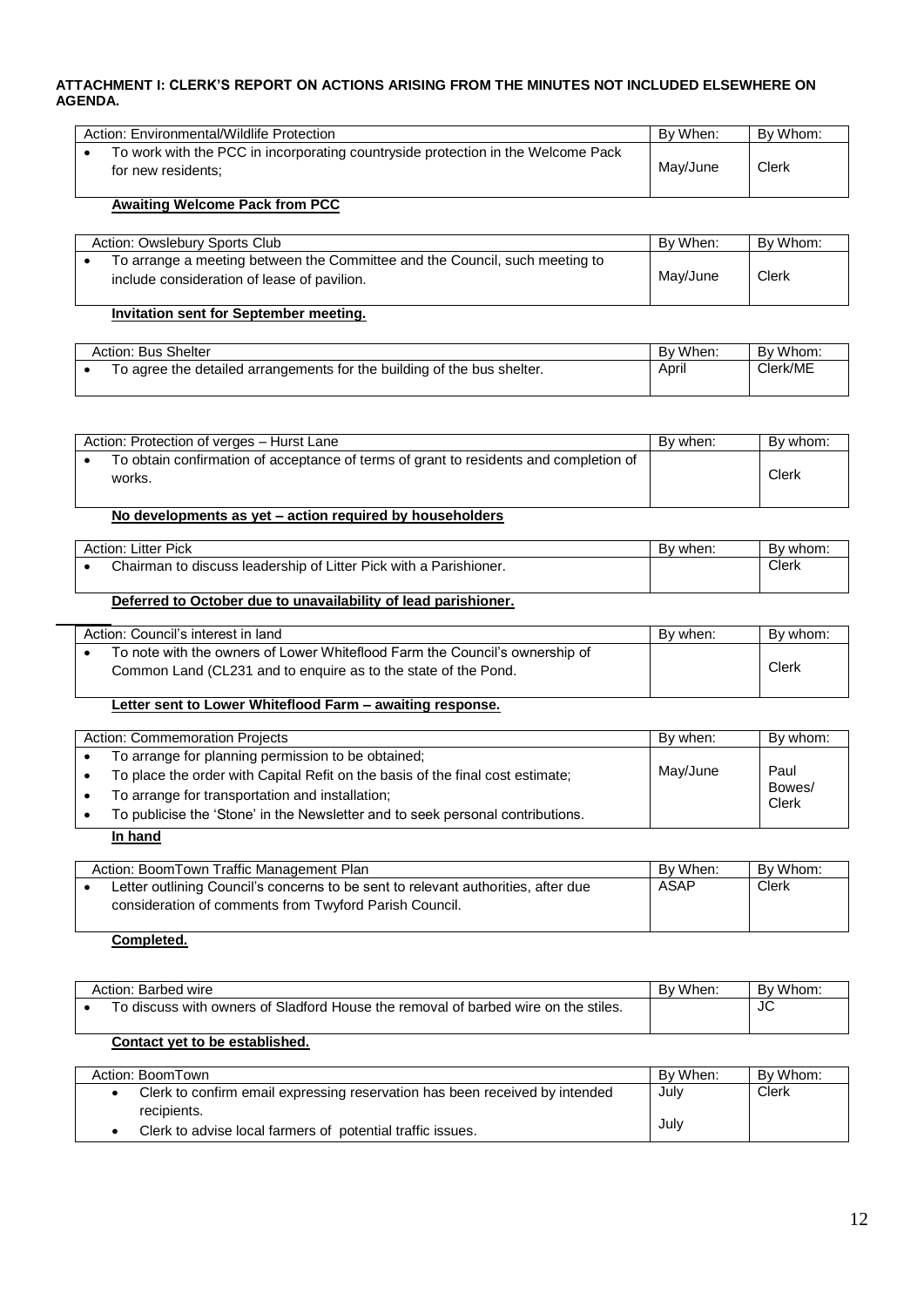| agency<br>Environment<br>tion:                                                                 | .<br>/hen. | Whom.<br>DУ |
|------------------------------------------------------------------------------------------------|------------|-------------|
| Clerk<br>obtain<br>، turther information on spreading<br>≅waste on farmland.<br>of human<br>to | Julv       | Clerk       |

| Action: Longwood Crossroads grass cutting                                 | By When: | By Whom:                      |
|---------------------------------------------------------------------------|----------|-------------------------------|
| Clerk to establish timetable for cut.                                     | July     | <b>Clerk</b>                  |
|                                                                           |          |                               |
| Action: Access to bridleway                                               | By When: | By Whom:                      |
| Councillor to refer complaint to the Clerk.                               |          | <b>Clerk</b>                  |
| Action: Remembrance Stone                                                 | By When: | By Whom:                      |
| To agree the final wording for the inscription on the Stone.<br>$\bullet$ | ASAP     | WM/JC/PP/P<br>Bowes/<br>Clerk |

# **Completed and submitted to SDNP**

| Action: Commemoration projects                                                             | By When:    | By Whom: |
|--------------------------------------------------------------------------------------------|-------------|----------|
| Clerk to establish funding implications re plaque for churchyard.                          | July        | Clerk    |
|                                                                                            |             |          |
|                                                                                            |             |          |
| Action: Accredited Community Safety Officer                                                | By When:    | By Whom: |
| Clerk to make further enquiries re role and cost sharing with other councils.<br>$\bullet$ | July/August | Clerk    |
|                                                                                            |             |          |

Clerk